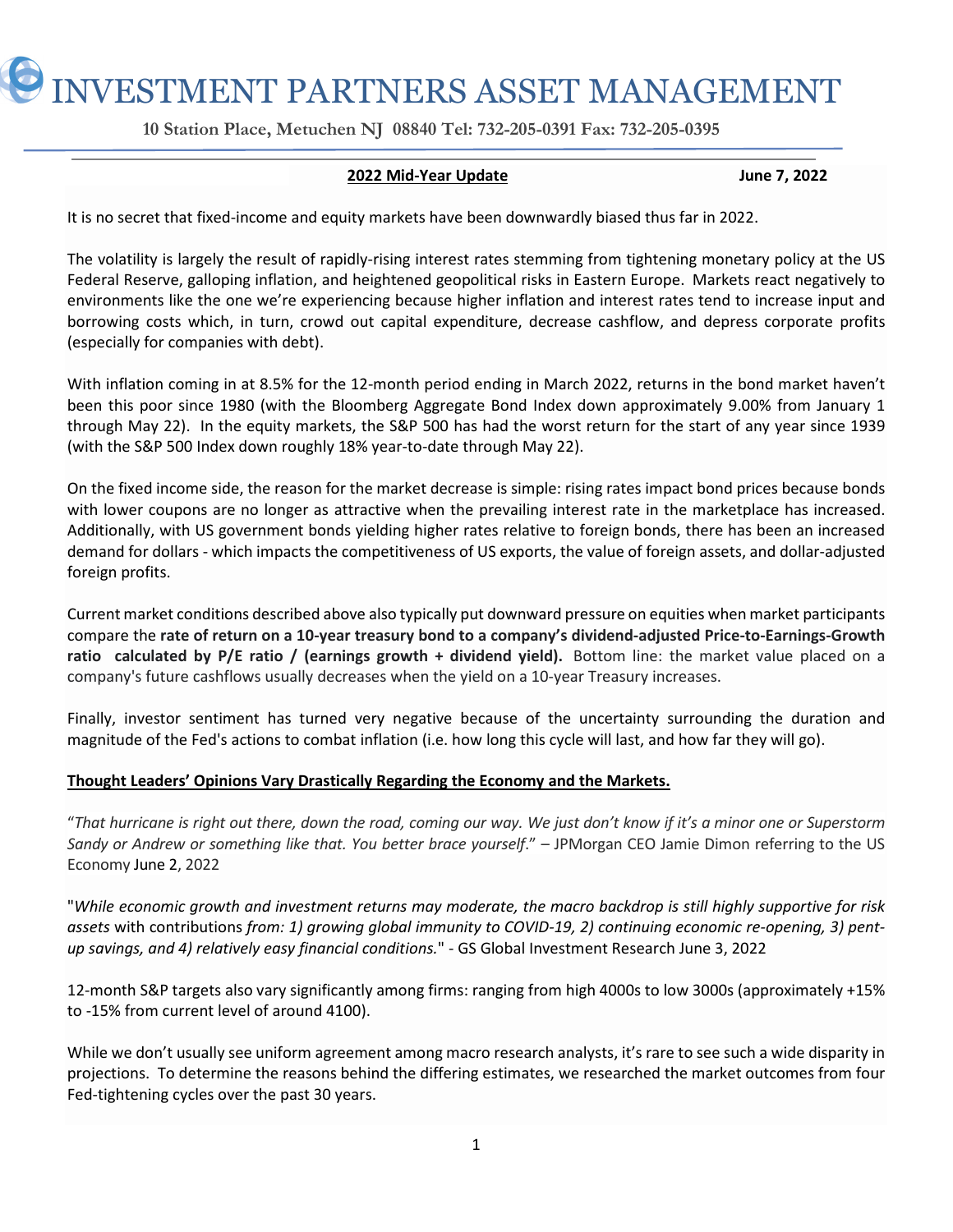**1994-1995** (**Soft Landing**): To combat inflation, the Fed increased rates seven times from 3% to 6% over the course of 12 months (Feb 1994 to Feb 1995). Between Jan 1 and Nov 15 1994, US domestic bonds lost 10%. Treasuries with durations of 1-3 years lost 5%, and 20-year bonds lost 20.5%. The S&P returned 1.33% that year, after being down - 4.8% through 3 months. The following year, though, the S&P was up 37.2% and treasuries returned 23.5%.



**1999 – 2000 And Following Period** (**Hard Landing**): To cool off the economy and address the excesses of the dot.com era, the Fed raised rates six times from 4.75% to 6.50% over the course of 12 months (June 1999 to May 2000). In 2000, and 2001, because of the flight to safety as the stock market retreated, treasuries returned 16.6% and 5.57%, while the S&P was down -9.03% and -11.85% respectively. It should be noted that during 2002, Treasuries continued to perform, up 15.12%, but the S&P repeated its slide for a third consecutive year, losing another -21.97% before bottoming out before the 2003 war in Iraq. Interestingly, this is when the Fed first brought short-term rates to the then all-time-low of 1% to stave off a recession and reflate financial assets.

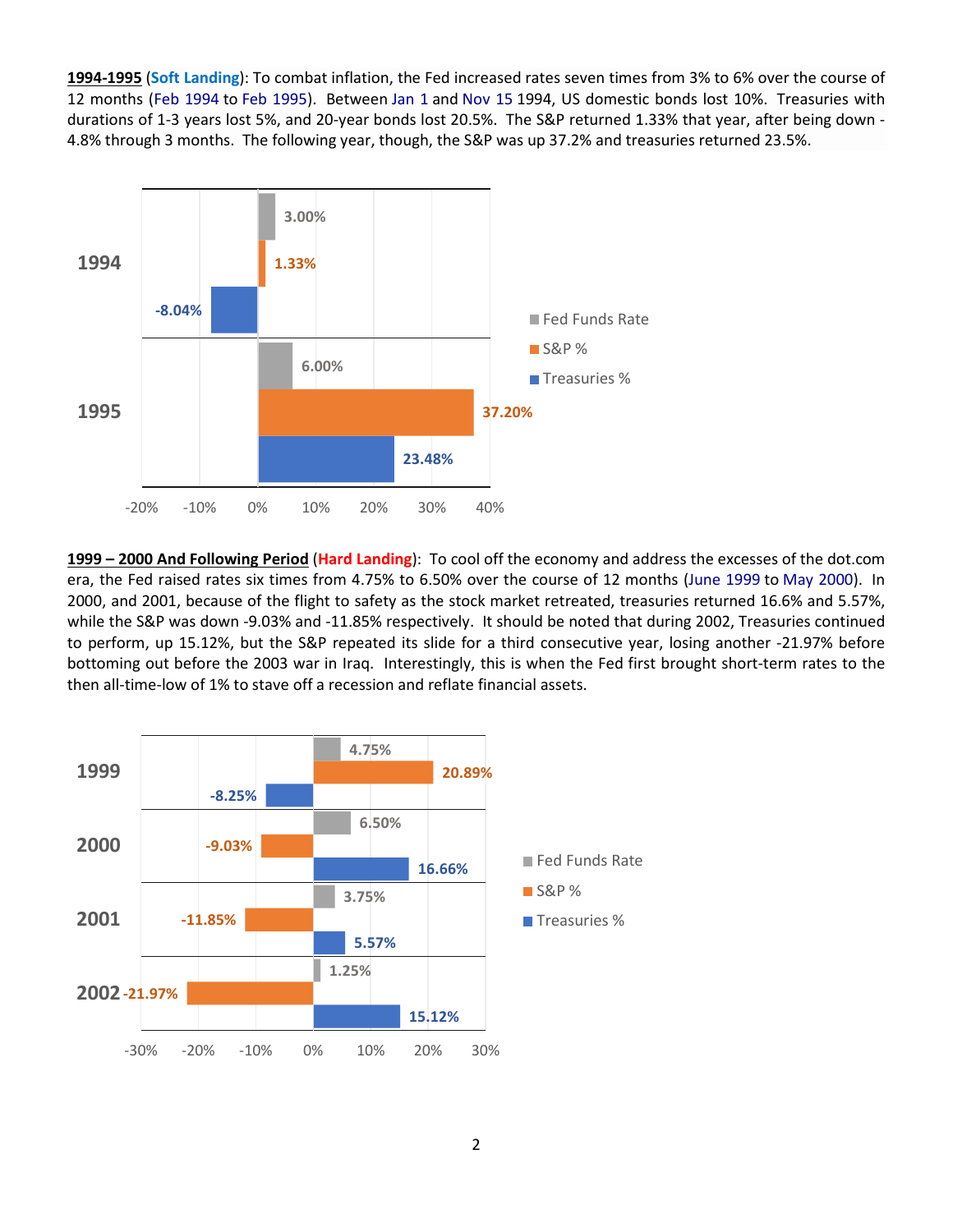**2004 – 2006** (**Soft Landing**): To take back the rate cuts from early 2000s, the Fed raised rates 17 times from 1.00% to 5.25%. Due to the relative strength of the global economy, and the steepness of the yield curve at the time, both Treasuries and equities had positive performance during this period. In 2004, 2005 and 2006, Treasuries produced 4.9%, 2.87%, and 1.95% returns, while the S&P was up 10.74%, 4.83%, and 15.61% respectively. It wasn't until 2 years later that the *threat* of rising rates from increased energy prices contributed to the popping of the housing bubble and the financial crisis of 2008-2009.



**2017-2018** (**Soft Landing**): Worried about having a lack of monetary-policy tools to fight future recessions, the Fed raised rates seven times from March 2017 to December 2018 from 1.25% to 2.5%. Treasuries were up 2.8% in 2017 and flat (-0.02%) in 2018 while the S&P returned +21.61% in 2017 and lost -4.23% for 2018.

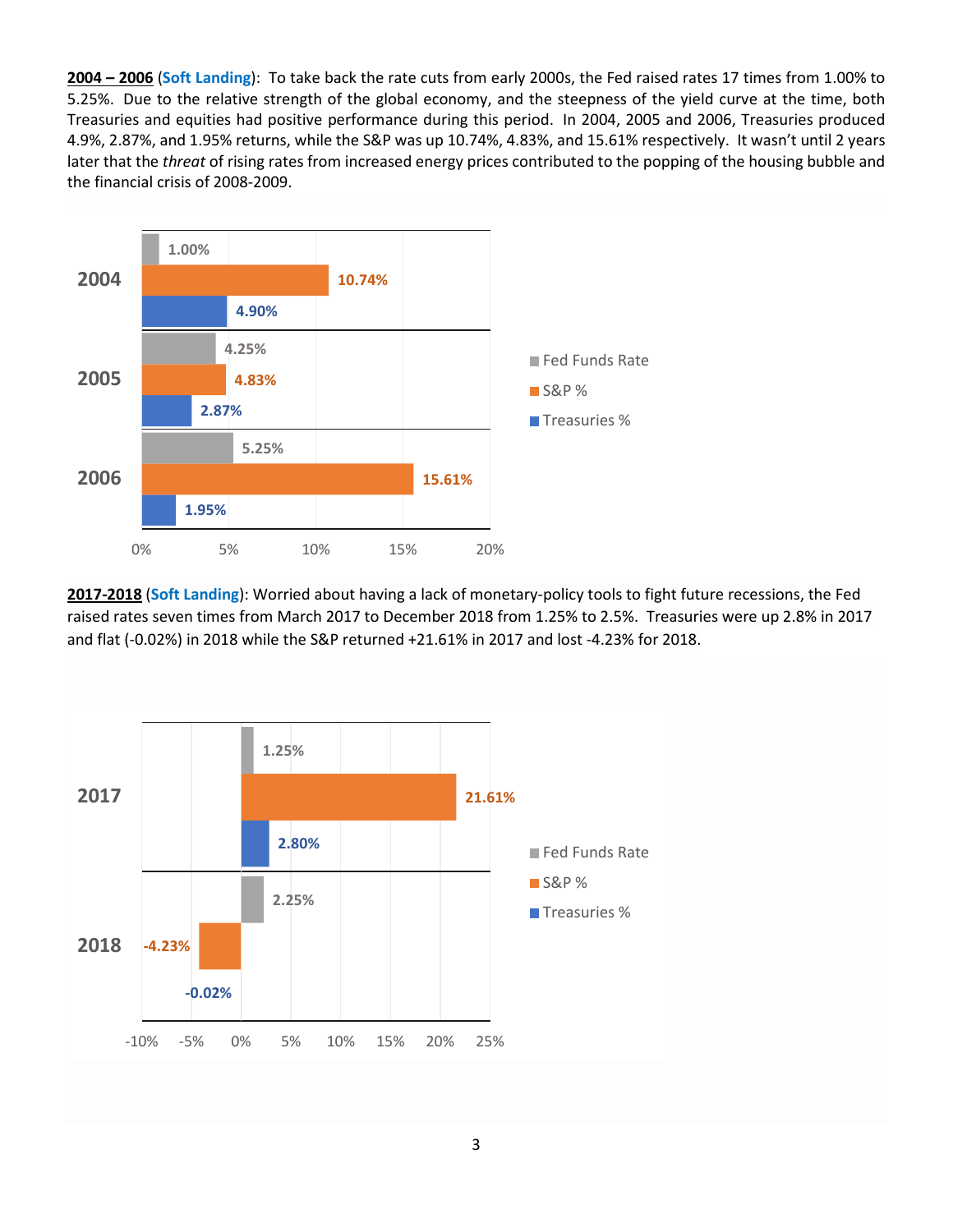## **Our thoughts:**

Having researched these four different tightening cycles which occurred over the past 30 years, we now see why there are such different views about potential market forecasts. In short, some analysts expect the Fed to gracefully orchestrate a Soft Landing, and others expect a Fed misstep causing a Hard Landing.

Regardless of which scenario ultimately plays out, we believe the current volatility will likely persist until a) there is evidence that inflation is cooling, b) the war in the Ukraine winds down, and c) The Fed signals that there is an end in sight for its tightening cycle. Absent more clarity on one or more of those items, our updated base case for the next 12 months is for the market to have large daily and weekly swings, with the S&P 500 Index potentially trading between 3500 to 4500 marked by down weeks / months and intermittent, pronounced, bear-market rallies.

### **Possible Action Items:**

Remember that after each of the tightening cycles described above, markets eventually recovered. In some instances, markets improved gradually over a number of years. In other cases, large upturns took place over relatively short periods of time.

Over the decades, markets have provided long-term *rewards* for investors *because they have risk*. Current market conditions are a reminder that everyone's tolerance for risk, in the objective of seeking a long-term return, is different. Evaluate your acceptable threshold for volatility if current market conditions persist for 12 months or longer. For example, based on your portfolio allocation, estimate the potential impact if, in the short-to-intermediate run, the market were to retrace the gains from 2020 and 2021 (i.e. if the S&P 500 traded down to Pre-Covid level of low 3000s).

You might decide you'd like to change the risk profile to some extent in your portfolio, but avoid drastic or impulsive moves which might significantly imbalance your allocation. Also, resist the urge to chase recent hot trends or stocks. The importance of a diversified portfolio is to have a number of asset classes with differing correlations to each other in an attempt to smooth out returns somewhat over different market conditions.

If you have an appropriate risk tolerance and a long time horizon, periods of volatility tend to create opportunities for investors. Lower security prices for a given asset class typically translate into higher future returns in that asset class down the road. So, be tactical and opportunistic. We seek companies (or funds of companies) with solid balance sheets that have potential for sales / earnings growth (and which might currently be trading at low historical multiples.)

Prioritize dividend and interest income as a part of total return. When a portfolio produces its own cashflow (from dividends and interest), it gives an investor the chance to reinvest at lower prices during unfavorable market cycles.

For the same reasons, continue to dollar cost average if you are currently doing so. This technique entails investing a fixed amount of money into your portfolio allocation at regular intervals over a long period of time.

Consider incorporating non-traditional strategies into your diversified asset allocation, if you are not doing so already.

Pair *Value* investments with *Growth* investments within asset classes and geographic exposures. This helps to ensure your portfolio has some representation in areas of the market that may have the potential to rebound when, as, and if different styles go in or out of favor.

Finally, try to reduce your screen time. Financial news networks and websites can be insightful, but paying attention to them compulsively may cause needless anxiety and stress. Emotions are not very reliable guides when making investment decisions. So, if you have a very long time horizon, and you have developed an investment plan which aligns with your risk tolerance, stick with it - revisiting your asset allocation from time to time.